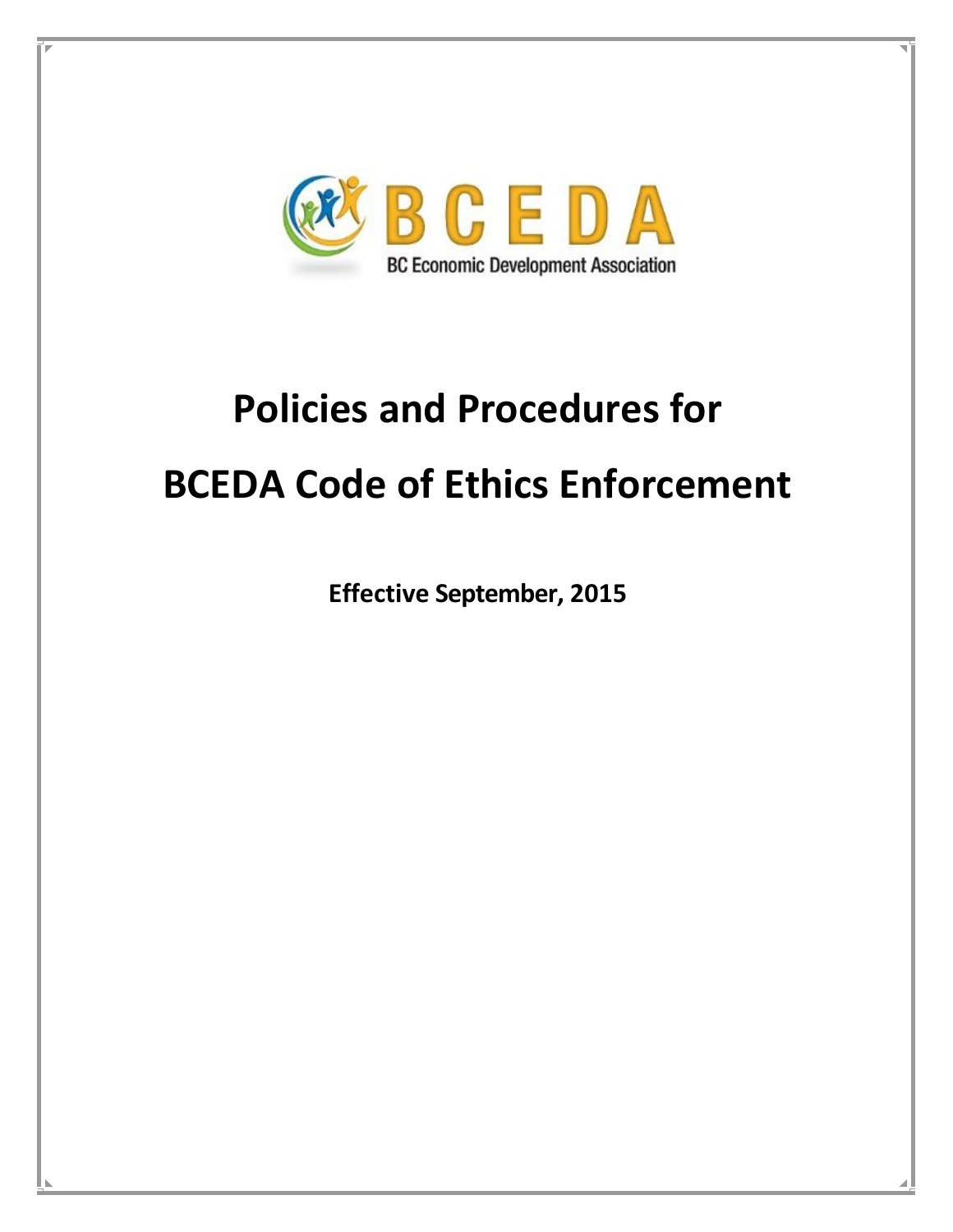# **Table of Contents**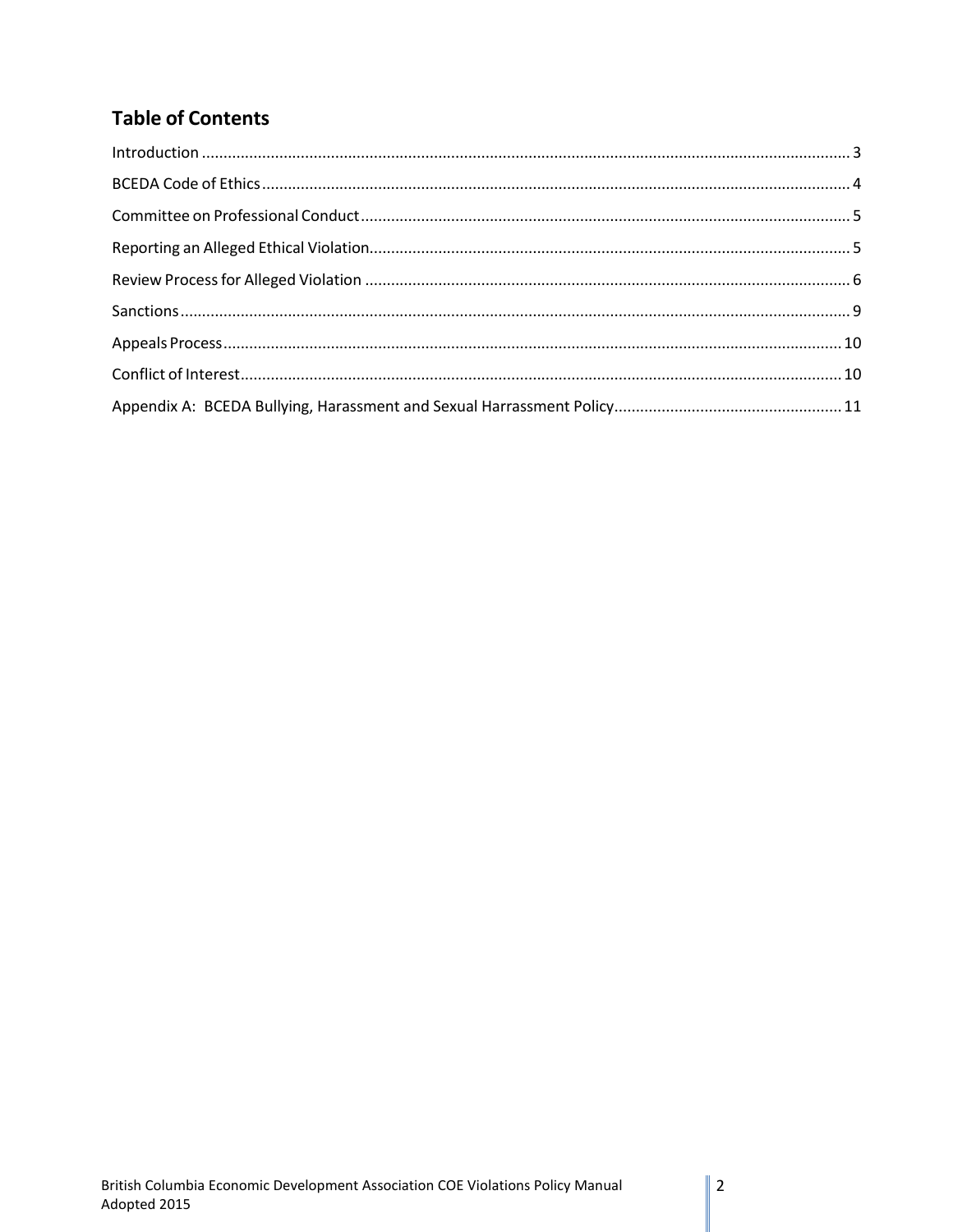# <span id="page-2-0"></span>**Introduction**

BCEDA adopted a Code of Ethics in 2012 to demonstrate commitment of our economic development profession to the highest standards of professional conduct and integrity. It is also a tool to help economic development profesionals foster more ethical working environments within their organizations while addressing economic development challengesin their communities.

In addition, the BCEDA Board of Directors has adopted a Bullying and Harassment Policy for the association, primarily for our office and to govern the conduct of our members and non-members at BCEDA Events. It is expected that BCEDA members will also follow these policies, as well as those outlined in the Workers Compensation Act and other Federal, Provincial and local government requirements.

## *This document provides the procedures and policiesthat govern enforcement of the BCEDA Code of Ethics and the BCEDA Bullying and Harassment Policy, both of which apply to all BCEDA members including the Board of Directors, as well as to non-members attending BCEDA Events.*

These policies and procedures provide a process for resolving complaints of ethical violations and determining whether a member violated the Code. The policies and procedures help ensure that a member who is subject of an investigation (the "respondent") is provided full and fair opportunity to be heard throughout the process.

The Committee on Professional Conduct (CPC) is the main body for reviewing and investigating alleged violations as well as determining sanctions, where appropriate.. Appeals of CPC decisions can be made to the BCEDA Executive Committee. Their decision will be considered final.

Review of alleged violations and sanctions will primarily be by way of a peer-review process. Staff support will be provided to the committee, as needed.

The BCEDA thanks the International Economic Development Council in providing support in the development of this policy manual by allowing us to use the IEDC Manual as an example and by providing periodic advice.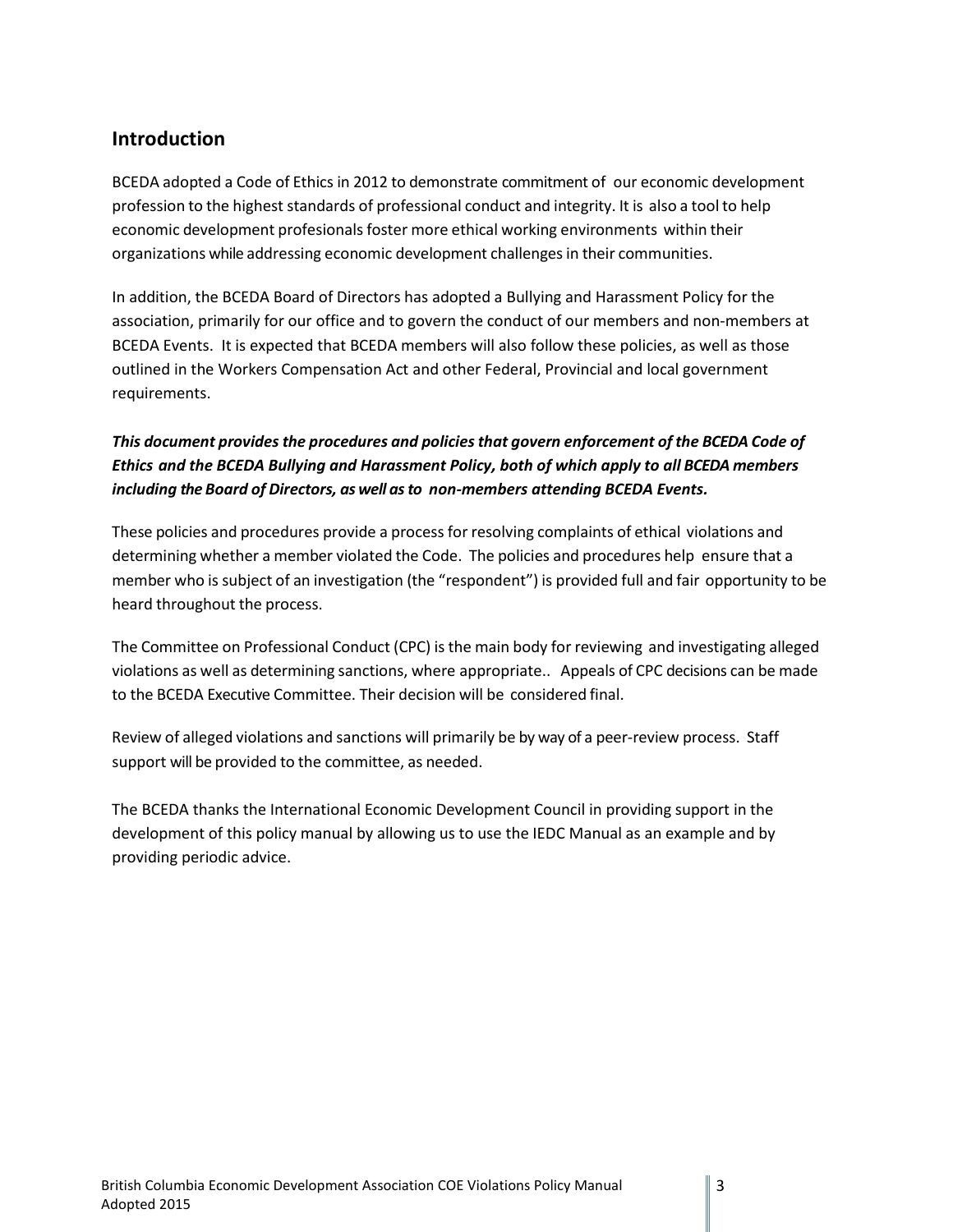# <span id="page-3-0"></span>**BCEDA Code of Ethics**

Adopted September 12, 2012 by the BCEDA Board of Directors and modified September, 2015.

The following code of ethics was established by the British Columbia Economic Development Association to ensure a high ethical standard for those involved in economic development. This code of ethics is modelled on a similar document originally developed by the International Development Council.

- 1. Professional economic developers shall carry out their responsibilities in a manner which brings respect to the profession, the economic developer and the economic developer's constituencies.
- 2. Professional economic developers shall practice with integrity, honesty and adherence to the trust placed in them both in fact and in appearance.
- 3. Professional economic developers will hold themselves free of any interest, influence, or relationship in respect to any professional activity when dealing with clients which could impair professional judgement or objectivity or which in the reasonable view of the observer, has that effect.
- 4. Professional economic developers shall be mindful that they are representatives of the community and need to represent the overall community interest.
- 5. Professional economic developers shall keep the community, elected officials, boards and other stakeholders informed about the progress and efforts of the area's economic development program.
- 6. Professional economic developers shall maintain in confidence the affairs of any client, colleague or organization and shall not disclose confidential information obtained in the course of professional activities.
- 7. Professional economic developers shall openly share information with the governing body according to protocols established by that body. Such protocols shall be disclosed to clients and the public.
- 8. Professional economic developers shall cooperate with peers to the betterment of economic development technique, ability, and practice, and strive to perfect themselves in their professional abilities through training and educational opportunities.
- 9. Professional economic developers shall assure that all economic development activities are conducted with equality of opportunity for all segments of the community without regard to race, religion, sex, sexual orientation, ethnic or national origin, political affiliation, disability, age, marital status, or socioeconomic status.
- 10. Professional economic developers shall abide by the principles established in this code and comply with the rules of professional conduct as promulgated by BCEDA.
- 11. Professional economic developers and anyone else participating in BCEDA events and programs shall abide by the BCEDA Bullying, Harassment and Sexual Harassment Policy as described in Appendix A.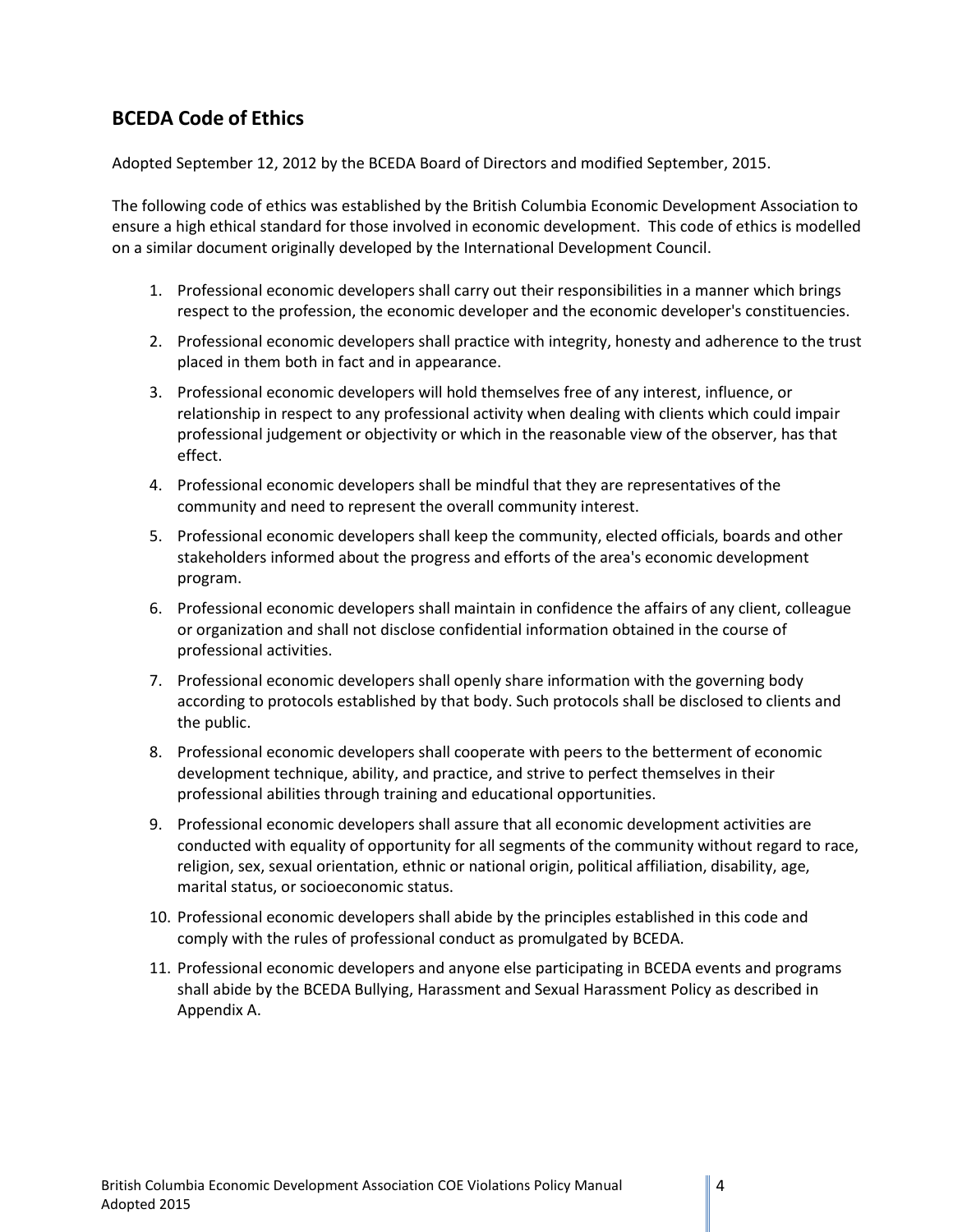# <span id="page-4-0"></span>**Committee on Professional Conduct**

The Committee on Professional Conduct (CPC) will be the primary body for reviewing and investigating complaints, and determining sanctions if allegations are proven. The CPC is to be appointed annually by the Chair of the BCEDA Board , and is to be comprised of a minimum of three (3) people, at least two of whom must be members of the association.

The Nominating Committee of the BCEDA Board will nominate a Chair for the CPC from amongst the people appointed to the CPC, but ultimately the election of the CPC Chair will made by the members of the CPC.

#### *Goal*

The CPC will be responsible for carefully reviewing complaints, investigating allegations and determining sanctions if the allegations are proven in accordance with the policies and procedures outlined in this manual. BCEDA staff will provide support as needed.

#### *Reporting*

The CPC will report to the BCEDA Executive Committee. The CPC Chair will provide updates as requested during the Executive and Board meetings. This report can be made in person, by teleconference, or in writing. Written reasons for decisions of the CPC, including findings and sanctions, will be provided to the Executive Committee within 7 days of the decision. Every reasonable effort will be made by the CPC to adhere to the policies and procedures outlined in this manual, taking into account the benefits to those involved and the public interest in prompt resolution of complaints, the goal of maintaining confidentiality to the extent feasible, and the circumstances of a given case.

#### *Meetings*

The CPC may hold meetings on a quarterly basis at the discretion of the Chair of the CPC to review these policies, or to discuss new and existing cases. Additional meetings may be scheduled for case reviews, hearings and other investigations, as necessary. However, if there are no complaints brought to the attention of the CPC in any given quarter, a meeting will not need to be held. When scheduling a meeting, the CPC Chair will endeavor to provide at least 10 days notice to CPC members BCEDA staff will send out materials at least one week in advance of the meetings to CPC members.

#### *ConfidentialityAgreement*

Members of the CPC agree to protect the identity and information regarding the alleged ethical violation(s) pertaining to all person(s) and organization(s) involved to the extent consistent with their other duties as a member of the committee. Each member of the CPC will be required to sign a confidentialityagreement.

## <span id="page-4-1"></span>**Reporting an Alleged Ethical Violation**

Alleged violations can be brought to the attention of BCEDA via a number of avenues – contacting a board member, the board chair, CEO or the Chair of the Committee on Professional Conduct (CPC). Complaints may also be initiated by the CPC on its own initiative or at the request of the board chair or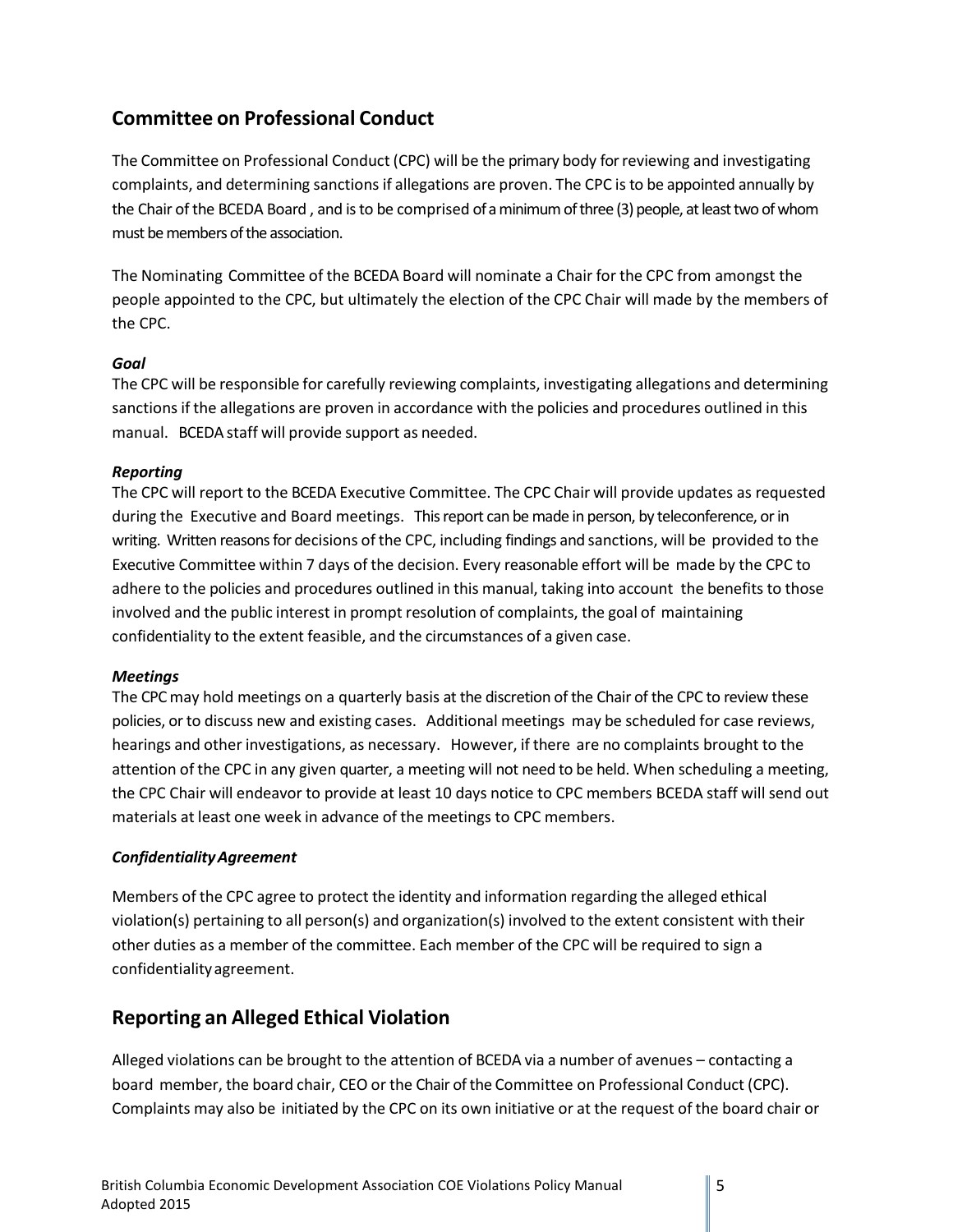the CEO based on information concerning a potential ethical violation that comes directly to their attention by other means. The complaint should be submitted in writing with sufficient written or electronic documentation to adequately describe and support the allegation. Providing as much documented proof of the alleged violation as possible is strongly encouraged. BCEDA will ensure the confidentiality of the review process and keep the identity of the person submitting the complaint (the "Complainant") confidential.

Anonymous complaints may be made, although anonymoustestimony is not allowed if the matter proceeds to the detailed review phase.

# <span id="page-5-0"></span>**Review Processfor Alleged Violation**

Upon receiving a complaint, BCEDA will engage in a multi‐step process of reviewing the case and if the complaint is proven, determining appropriate sanctions, if any. The respondent(s) and complainant(s) will be engaged in each step of the review process. The steps include:

- Step I: Due Diligence
- Step II: Initial Review of Complaint
- Step III: Detailed Review of Complaint

The Chair of the CPC may grant an extension to any deadline established by these procedures on request of any involved person, taking into account the goal of prompt resolution of complaints.

## *Step I: Due Diligence – Information Gathering*

Upon receiving a complaint, BCEDA staff will ensure that sufficient information has been provided for the Committee on Professional Conduct (CPC) to review and investigate the case. The information review will be completed and materials provided to the CPC within 10 business days. If the committee determines the need for additional information or documentation in order to proceed, BCEDA may contact the complainant(s) to request additional information, before or during the review process by the CPC.

## *Step II: Initial Review of the Complaint*

The CPC will conduct an initial review of information regarding the complaint to determine:

- 1. Whether the alleged conduct, if true, is a violation of the Code of Ethics or the Bullying and Harassment Policy; and
- 2. Whether sufficient information and details have been provided in order to merit a full review.

## *Conditions Met*

If the CPC determines that BOTH the foregoing conditions are met, the Chair of the CPC will inform the respondent(s) within 10 business days that a complaint has been submitted against the individual(s), provide a written summary of the complaint, information as to which specific tenet(s) of the code may have been violated and notice that the CPC has decided to undertake a detailed review of the case. The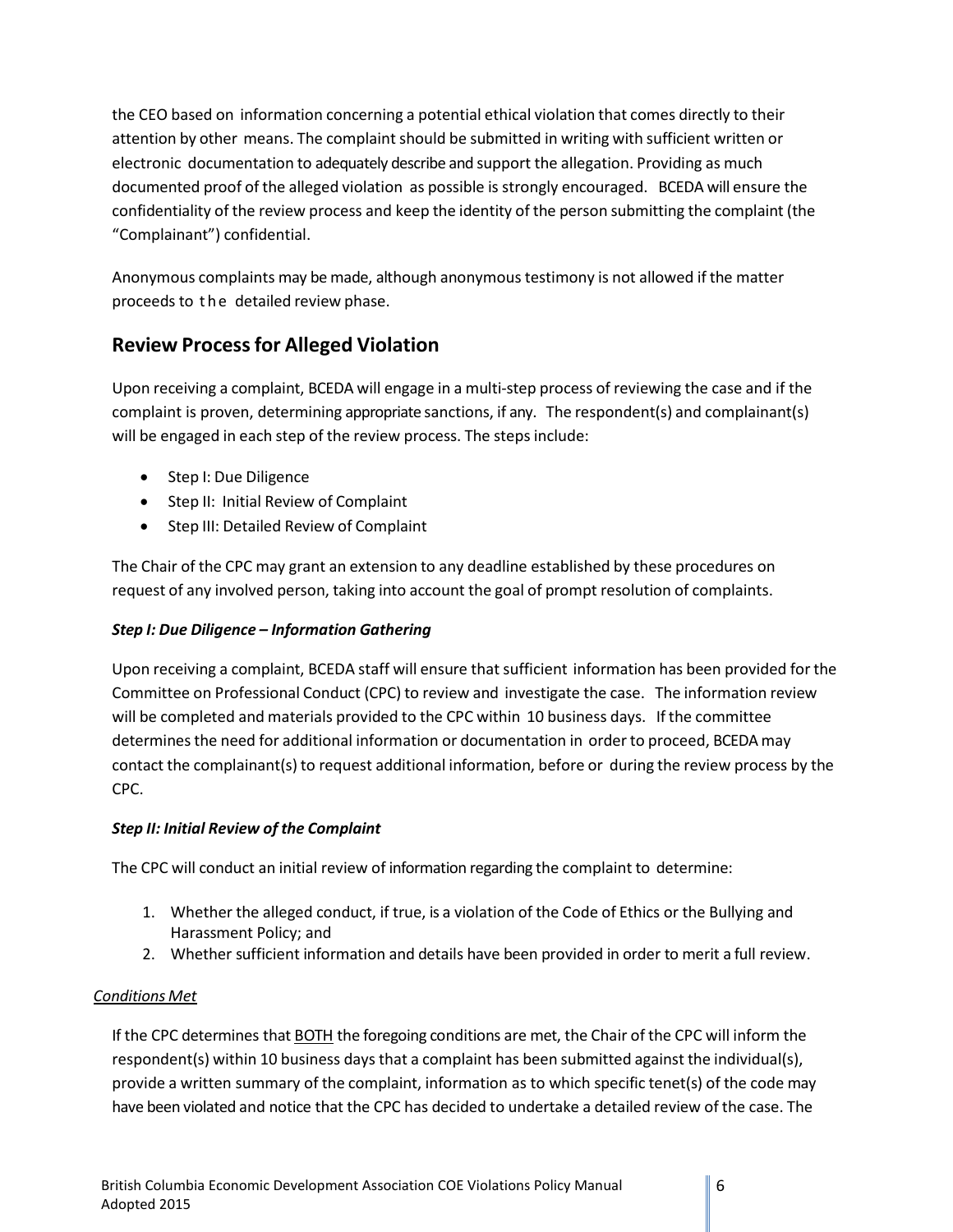respondent(s) will be allowed 10 business days to provide an initial response regarding the complaint and an additional 10 business days to provide documentation to the committee in response to the complaint.

The detailed review will not be conducted if the respondent(s) admit(s) to the violation(s) in their initial response or if the CPC confirms that the respondent(s) have been found guilty in a court of law of a crime or provincial statute contravention arising from the same incident. The CPC will then determine sanction(s) based on all the information available.

If the respondent(s) do not admit to the violation(s) in their initial response, the Chair of the CPC will appoint a Fact Finding Committee (FFC) comprised of two members of the CPC and supported by BCEDA senior staff. It will be established within 10 business days of the CPC receiving an initial response from the respondent(s). Further details about the FFC are provided in the next section.

## *Conditions Not Met*

If either of the two conditions described above is not met, the CPC will communicate with the complainant(s) to advise them that based on the information provided, the CPC cannot determine that the Code of Ethics has been violated and the case will not be further reviewed unless additional relevant information is submitted to the CPC. The complainant(s) will have 10 business days to respond with additional information or the case will be closed.

#### *Step III: Detailed Review of the Complaint*

The Fact Finding Committee (FFC) will undertake a detailed review of the complaint and information provided by the complainant(s) and respondent(s). The review will be conducted in three parts, as described below.

Respondent(s) have an obligation to cooperate during the investigation and encourage others that may be involved with the case to do the same. The respondent(s) will have the opportunity to meet with the FFC in person or confer by phone to present their information. Respondent(s) may be accompanied by a personal representative to any meeting with the FFC during the detailed review process.

- 1. *Fact Finding* the FFC will be responsible for investigating the complaint by reviewing information presented by the complainant(s) and respondent(s), interviewing both parties and additional witnesses at the FCC's discretion, as well as gathering information through other independent meansto establish whether a violation of the Code of Ethics has occurred. The FFC will maintain detailed notes of the investigation and may require respondent(s) and complainant(s) to provide statements in response to the information collected. The FFC will complete its investigation and prepare a report with its findings of fact and recommendations within 45 days. Extensions may be granted by the Chair of the CPC, if requested.
- 2. *Review by CPC* the remaining three members of the CPC will promptly review the fact finding report submitted by the FFC. If they determine that a violation has occurred based on the information provided in the fact finding report, they will decide on the type of sanction(s) to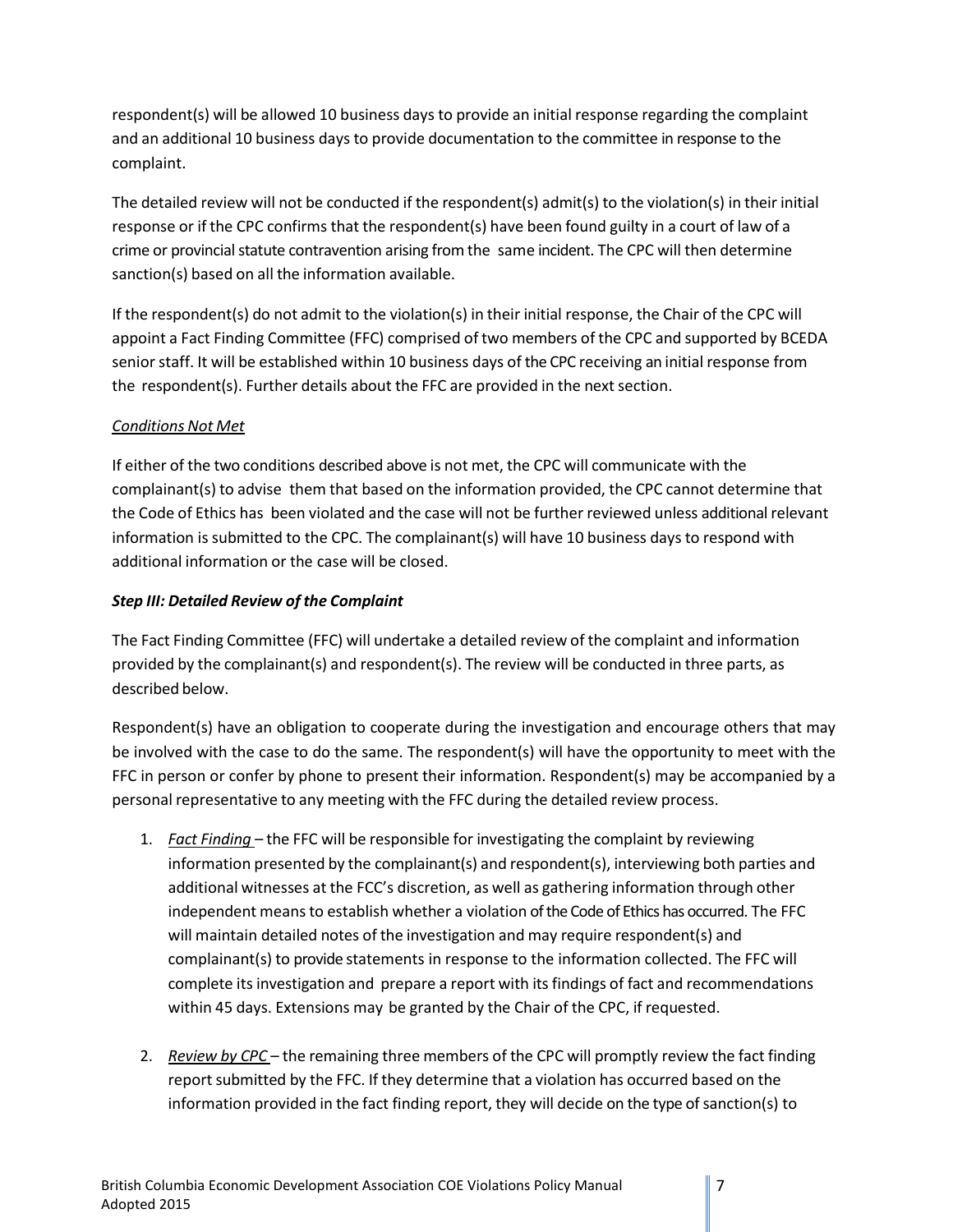impose, if any. The CPC will inform the respondent(s) in writing of the violation(s) determined by the CPC to have occurred and their intent to impose those sanction(s), and will provide a copy of the findings of fact which support the determination. The respondent(s) will also be advised that they have 10 business days to provide additional information that may alter the decision or the sanction(s) imposed and/or request a hearing, or the decision of the CPC will be final.

If additional information is submitted, the CPC will review the submission and inform the respondent(s) in writing whether it has determined to alter the decision or sanction(s). The respondent(s) will also be advised that they have 10 business days to request a hearing, or the decision of the CPC will be final. If a hearing is requested at either stage, the CPC will conduct the hearing in accordance with the procedures set out in this manual.

3. *Hearings* – Upon receiving a request for a hearing from the respondent(s), the CPC willschedule a hearing date allowing at least 10 business days for both parties to assemble materials relevant to the complaint. One or both of the members of the FFC will present the case against the respondent(s), while the remainder of the CPC members who were not part of the FFC will hear the case. The FFC members will not vote on the decision(s) by the CPC.

Respondent(s) have the following rights:

- To appear personally and give evidence on their own behalf
- To be accompanied by a personal representative or legal counsel
- To review, prior to the start of the hearing, all documents and other evidence to be presented against them during the hearing
- To cross‐examine any witness(es) who testify against them
- To call witnesses , who will be subject to cross examination by the FFC or its representative
- To submit documents or other evidence

The Fact Finding report, as well as written statements(s) from the complainant(s) and respondent(s), will be admissible evidence for the hearing. All witnesses who testify may be questioned by the CPC. Testimony of witnesses may be taken in person or by telephone. If testimony is provided by telephone, a speaker phone or other communications device that permits the respondent(s), the CPC and all participants to hear the testimony as it is given must be available. Formal rules of evidence will not apply and the CPC may receive all evidence offered, in its discretion, and accord it such weight asthe circumstances warrant.

Once the hearing is concluded, if the CPC determines that a violation of the Code of Ethics has occurred, the CPC will decide on the appropriate level of sanction(s) pursuant to the level of violation. The decision of the CPC, including the reason(s) and the sanction(s) if a violation is found, will be communicated in writing to the respondent(s) within 5 business days of completion of the hearing. If a violation is found, the respondent(s) will also be advised that they have 10 business days to appeal (see Appeals Process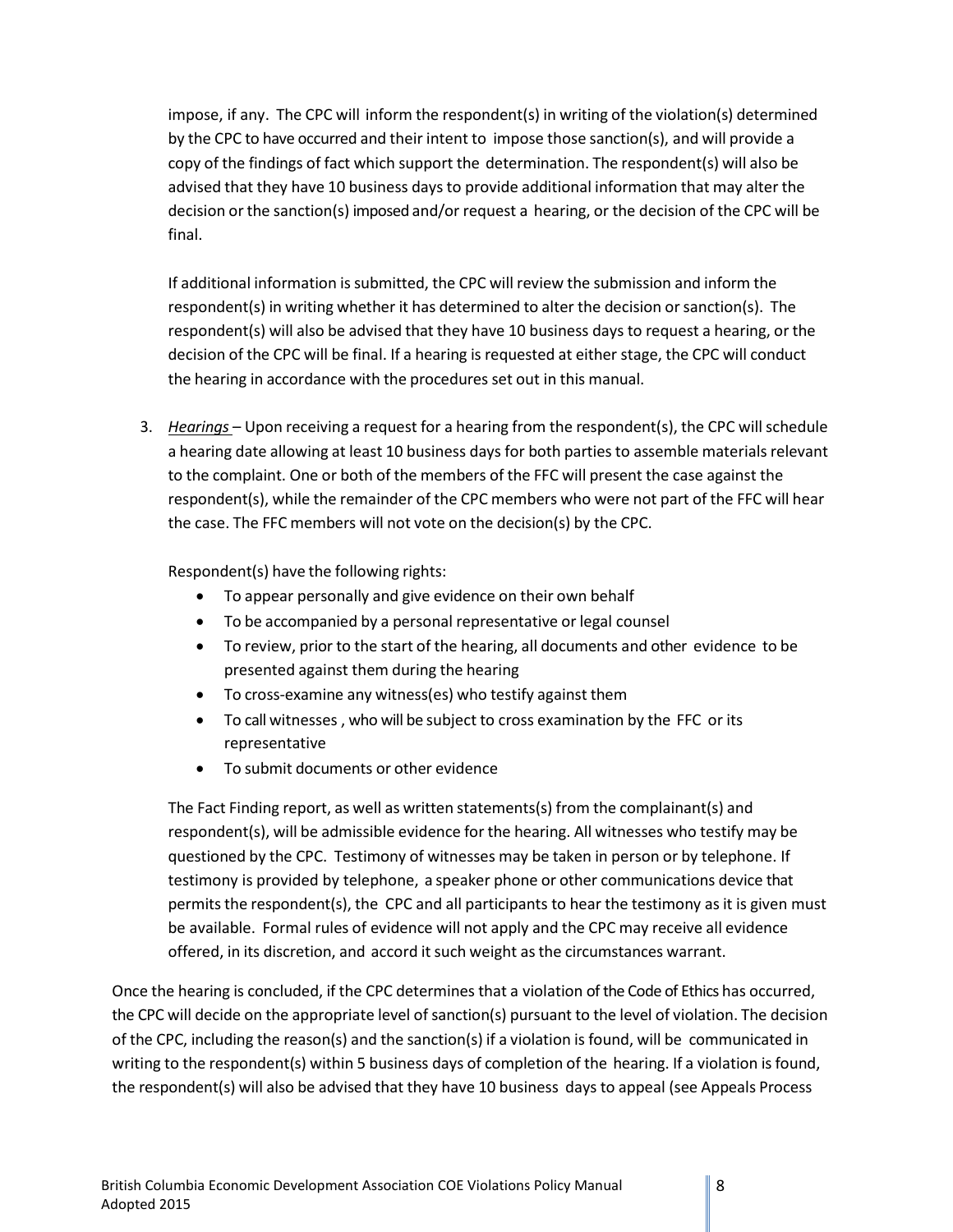for complete details).

The CPC will submit a brief Summary Report to the BCEDA Executive Committee within 5 business days of completion of the detailed review process explaining the review process undertaken, the findings and the sanction(s) imposed on the violator(s). The Fact Finding report may also be attached to this summary report.

# <span id="page-8-0"></span>**Sanctions**

No sanctions will go into effect until a decision of the CPC becomes final and any appeal is considered and decided.

In determining the sanction(s) to be imposed, the following factors may be considered: the nature of the violation, prior violations by the respondent, the harm caused to individuals or the public interest, whether the violation was intentional, mitigating circumstances, and any other factors which bear upon the seriousness of the violation. The following sanctions may be imposed in any combination:

- 1. Private Censure The CPC issues a letter to the violator(s) stating that the individual(s) were found to have violated the BCEDA Code of Ethics, and that if the conduct or related misconduct is repeated in the future, it may be cause for more serious sanctions. The CPC will inform the complainant(s) that an ethical violation was determined and in its discretion may inform the complainant(s) that appropriate action wastaken. If the violator has been certified by IEDC or EDAC, the CPC may contact the relevant organization to report the ethics violation and advise of the actions taken.
- 2. Public Censure The CPC notifies the violator(s) and their employer(s), and the complainant(s) that the individual(s) were found to have violated the BCEDA Code of Ethics, the nature of any sanctions imposed, and will be advised that if the misconduct is repeated in the future, it may be cause for more serious sanctions. Notice may also be shared with the membership through BCEDA resources such as newsletters.
- 3. Suspension of Membership The violator's membership privileges with the BCEDA are suspended temporarily. While the violator's employer(s) will continue to be a member of BCEDA, the violator(s) will be barred from participation in any BCEDA events. The duration of the period of suspension and any other conditions will be set by the CPC when the sanction is imposed.
- 4. Termination of BCEDA Membership / Cancelation of CEcD or Ec.D Certification / Removal from BCEDA Board of Directors – The violator will be prohibited from being a member of the BCEDA and participation in BCEDA events will not be permitted. While the employer(s) can continue to be a member of BCEDA, the violator(s) will be barred from participation in any BCEDA events. Cancelation of CEcD or Ec.D Certification is at the sole discretion of both IEDC and EDAC.

The CPC will regularly report on the number of cases filed with BCEDA and types of sanctions in the BCEDA newsletter. Reasonable efforts will be made to keep the identity of the respondent(s) and organization(s) involved in the case confidential, consistent with the policies and procedures set out herein.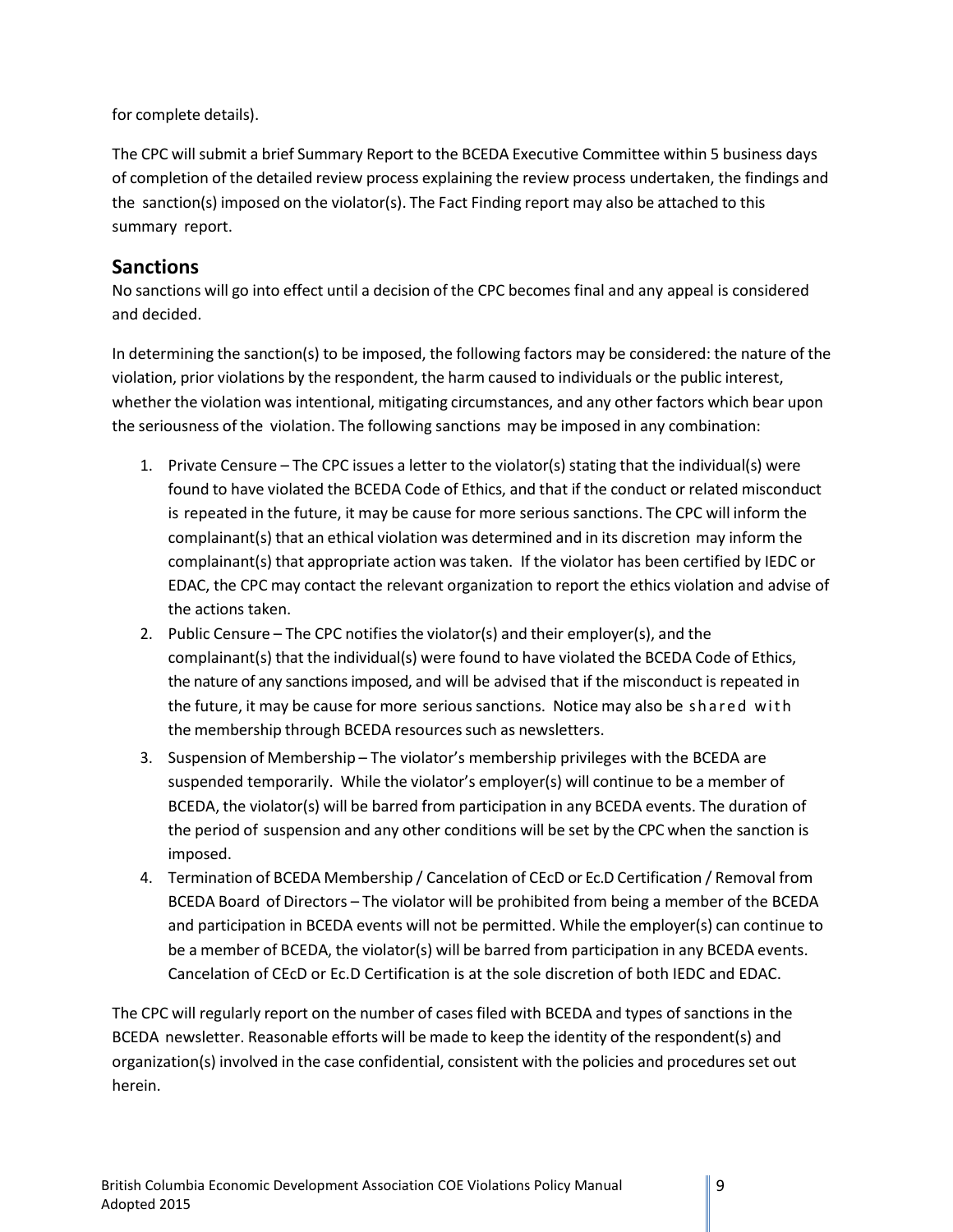#### *Exceptions:*

Provided that the affected member or event participant promptly brings the circumstance to the attention of the CPC and provides updates as required, no private or public censure will be carried out against a violator in the event of a pending civil or administrative proceeding, or criminal investigation or prosecution against the violator arising from the same circumstances. Publication of any such decision will be held in abeyance pending the closure of the other pending proceeding or investigation.

## <span id="page-9-0"></span>**Appeals Process**

A respondent may appeal a CPC finding of a violation by submitting a written appeal to the BCEDA Executive Committee within 10 business days of receiving notice of the decision from the CPC. The respondent's written appeal should explain why the respondent disagrees with the decision and may provide additional information for further consideration.

The Executive Committee will review the appeal as well as the summary reportsubmitted by the CPC. The Chair of the CPC will be engaged in the review process by the Executive Committee but will not participate in any vote taken. The Executive Committee may accept or modify the findings and/or sanction imposed on the respondent. A decision by the Executive Committee will be delivered within 5 business days and their decision will be considered final.

# <span id="page-9-1"></span>**Conflict of Interest**

In case of an actual or apparent conflict of interest, member(s) of the CPC and Executive Committee will recuse themselves from participation in the review of the alleged violation(s). If a complaint is brought against a member of the CPC or Executive Committee, s/he will not be a part of the review process. The BCEDA Board Chair or the CPC Chair may appoint an additional BCEDA board member to participate in the review and investigation process, at - their discretion.